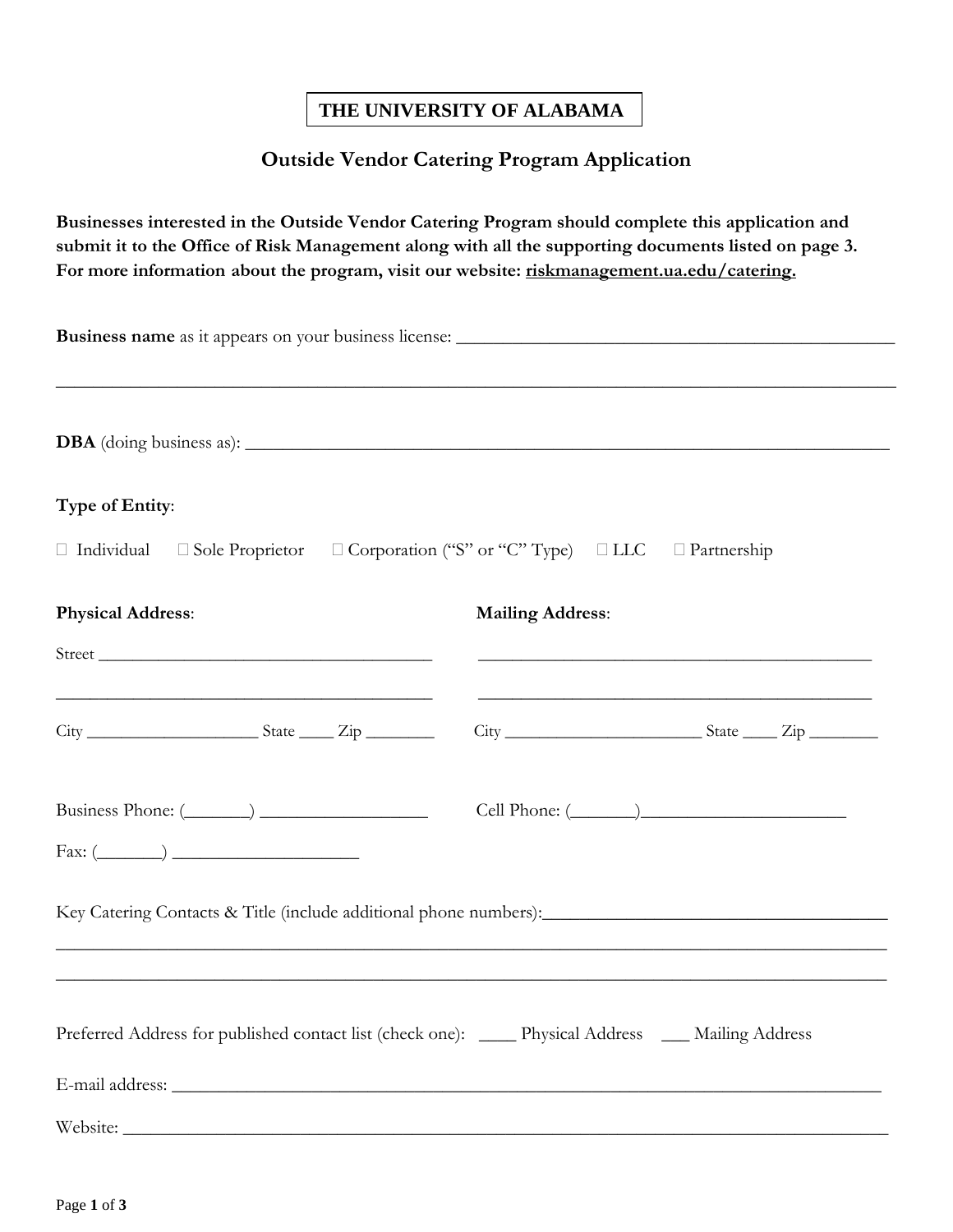Describe your catering business (e.g. history, background of key personnel and owners, cuisine, notable events, etc.):

Describe your food safety program (e.g. Hazard Analysis Critical Control Points (HACCP), food rotation, date coding, temperature monitoring, sanitization practices, pest control, etc.):

Describe your food preparation facility (i.e. location, preparation capacity, general description of equipment, etc.)

Describe the training of personnel on food safety, personal hygiene, protective clothing, staff illness, etc.:

If applicable, please explain corrective measures taken following any Health Department inspection scores below 90 in the past 12 months: